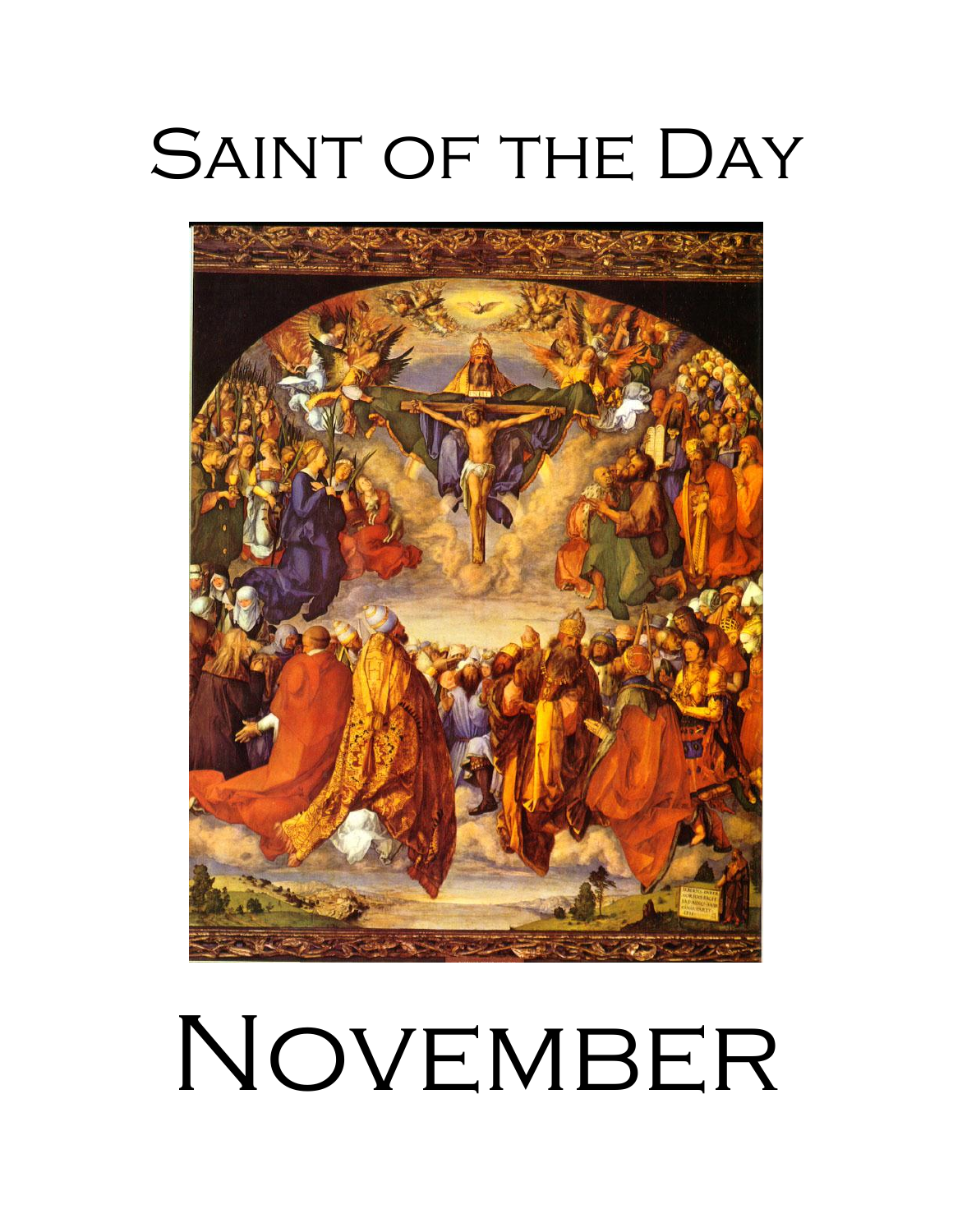# **November 1:** *Solemnity of All Saints*

Today, the Church remembers collectively all the saints. The feast day began in the 4th century as a day to honor martyrs of the Church, but later changed to a day to remember all holy men and women. The first official papal canonization of a saint took place in 993. Today we remember all saints—famous or obscure—for the amazing example they set for us how to follow in the footsteps of Christ.

# **November 2:** *Commemoration of All the Faithful Departed*

Praying for those who have died has been a part of Christian worship since the earliest days of the Church. This official feast day was begun by St. Odilo in the  $11<sup>th</sup>$  century, who instructed the monks of Cluny to pray the Office for the Dead the day after the feast of All Saints. On this day we pray for the many souls in Purgatory with the knowledge that our fervent prayers can help them finally achieve union with God in Heaven.

#### **November 3:** *St. Martin de Porres*

Martin de Porres, son of a wealthy Spaniard and a freed black woman from Panama, grew up in poverty in Lima, Peru in the late 16<sup>th</sup> century. Apprenticed to a barber-surgeon at a young age, he joined the Dominicans at 15 as a lay helper. He used his simple medical knowledge to care for the poor and sick. His role in the convent grew, and he eventually became a fully professed brother. He ran the infirmary, cared for animals, collected alms for the poor, and devoted his nights to lengthy prayers before the Blessed Sacrament. Endowed with many spiritual gifts, including bilocation, St. Martin was always seeking ways to show charity to others, regardless of their race. He died in 1639 and is the patron saint of African-Americans.

# **November 4:** *St. Charles Borromeo*

St. Charles Borromeo, who lived in Italy from 1538-1584, is remembered as a great reformer of the Church during the 16<sup>th</sup> century. A member of the powerful Medici family, his uncle was Pope Pius IV. He became a priest at the age of 25 and, because of his family connections, was immediately thrust into some important positions within the Church. He was named Secretary of State in 1559 and helped reconvene the Council of Trent in 1562. He oversaw the writing of the catechism, missal and breviary for the Council, helped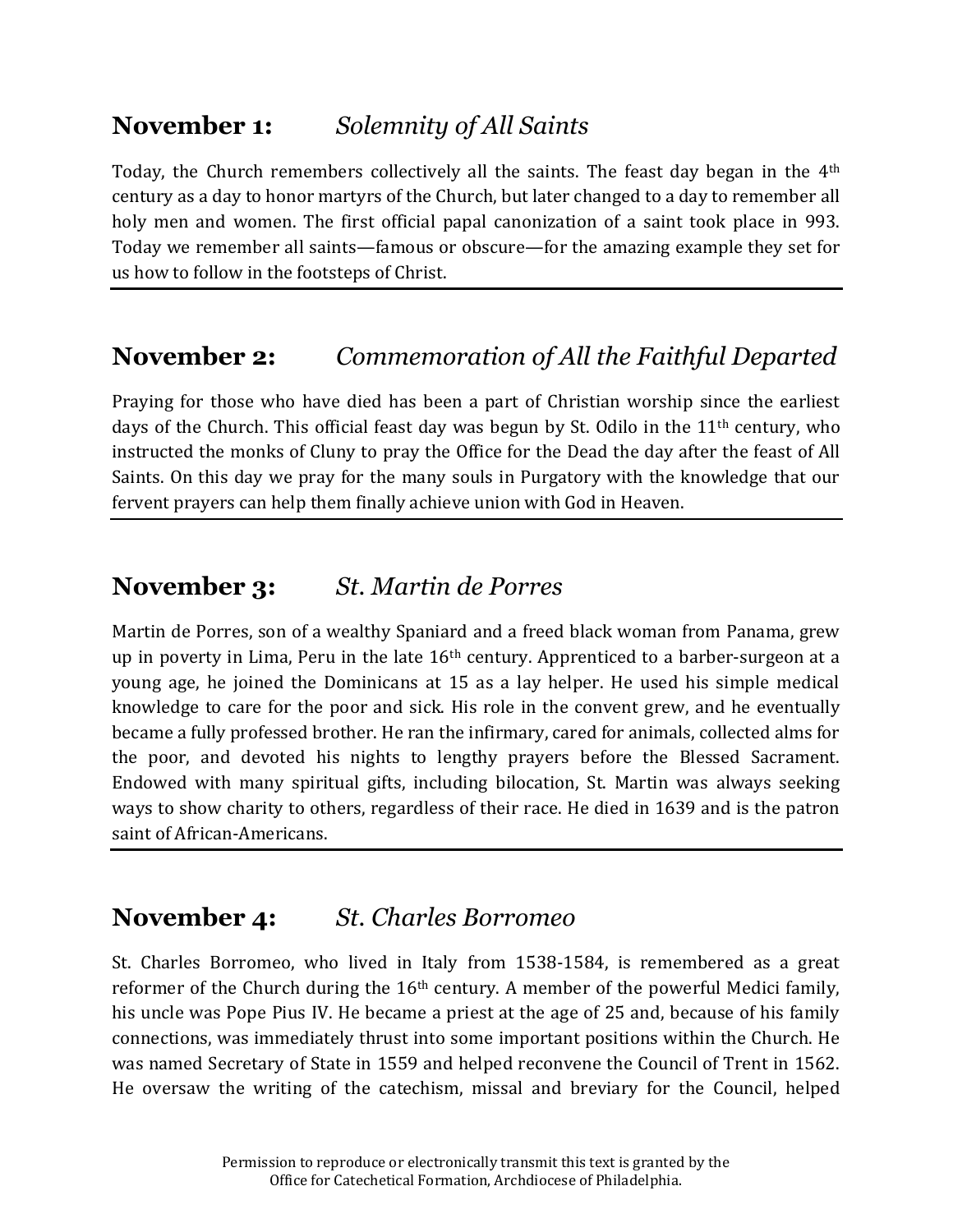establish seminaries, founded the Confraternity of Christian Doctrine for educating young children, and helped promote the Jesuit missions in England. He continued to work tirelessly to institute Church reforms until his death in 1584.

#### **November 5:** *Ss. Zechariah and Elizabeth*

Zechariah and Elizabeth were the parents of John the Baptist. Zechariah was a priest and Elizabeth was the cousin of Mary, the Mother of Jesus. In the Gospel of Luke we are told, "Both were righteous in the eyes of God, observing all the commandments and ordinances of the Lord blamelessly" (Luke 1:6). In their old age, an angel visited Zechariah and told him Elizabeth would bear a son and they should name him John. Zechariah doubted this and lost his ability to speak. During her pregnancy, Elizabeth was visited by Mary and called out to her, "Blessed are you among women, and blessed is the fruit of your womb!" (Luke 1:42). After the birth of John, Zechariah's speech was restored to him. He then spoke the hymn of praise known as the Canticle of Zechariah.

#### **November 6:** *St. Leonard*

St. Leonard, a nobleman in the court of Clovis I, converted to Christianity in 496 under the influence of St. Remigius. He became a monk and hermit. King Clovis granted him the right to free any prisoner he met that he deemed worthy of release. After the wife of Clovis safely delivered after a difficult labor, Clovis granted St. Leonard a large piece of land in thanks for Leonard's prayers. He founded Noblac Monastery there, now the site of the village of St. Leonard, and evangelized the surrounding community until his death. St. Leonard is the patron of people in prison and of women in labor.

#### **November 7:** *St. Ernest, Martyr*

St. Ernest was a 12th century abbot of a Benedictine abbey in Germany. When Conrad III, after hearing St. Bernard of Clairvaux preach the Second Crusades, organized a crusade to the Holy Land, St. Ernest went along to fight. He stayed there and evangelized in Arabia and Persia. He was captured and taken to Mecca, where he was martyred in 1148.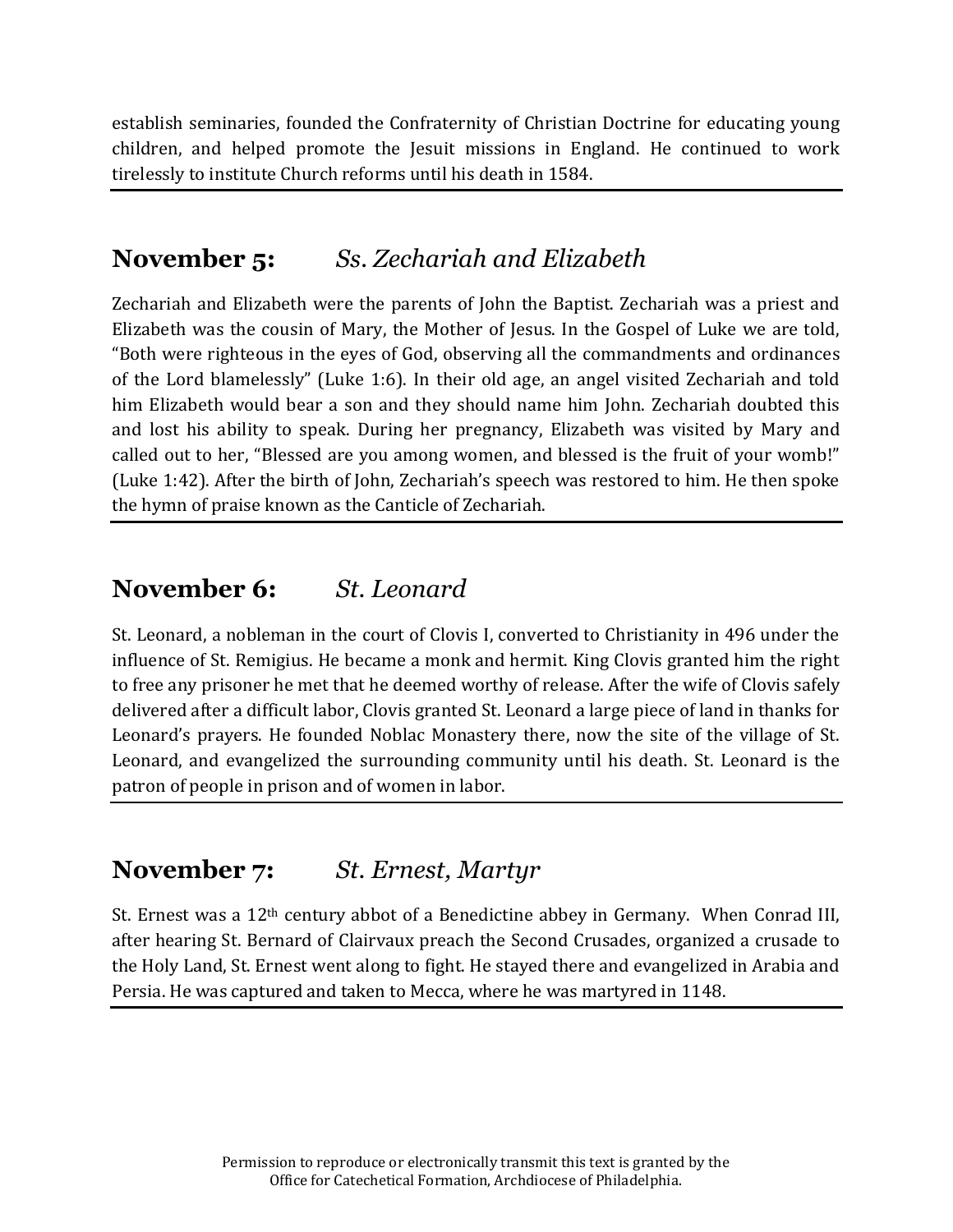# **November 8:** *Blessed John Duns Scotus*

Blessed John Duns Scotus was one of the most important philosophers and theologians of the Middle Ages. He lived in Scotland was ordained a Franciscan priest in 1291. From then until his death in 1308, he studied at Oxford and lectured at the prestigious University of Paris. During this time he wrote extensively, exploring the works of Aristotle, Aquinas, and many Muslim philosophers. His writing was instrumental in defining the doctrine of the Immaculate Conception by Pope Pius IX.

# **November 9:** *Dedication of St. John Lateran Church*

The archbasilica of St. John Lateran is the most important church in Roman Catholicism since it is the cathedral church of the Diocese of Rome and the seat of the Bishop of Rome the Pope. It is the oldest of the four Papa Basilicas in Rome. Emperor Constantine, who inherited the property through his wife, gave it to the Bishop of Rome around 313. The palace basilica was extended and Pope St. Sylvester I was the first Bishop of Rome to claim it as his seat. He dedicated the church, and the adjoining Lateran Palace, in 324. This was the home of the popes until the 14th century. The current church building dates from the late 16th century, with the exterior façade finished in 1718.

# **November 10:** *St. Leo the Great, Pope and Doctor*

St. Leo was Pope from 440-461. He proved to be a brilliant administrator, prolific writer, and courageous defender of Rome. Famously, in 452 he met Attila the Hun and persuaded him not to invade Rome. He also worked hard to promote the doctrines of the Church, particularly the doctrine of Christ's union of two natures—fully human and fully divine. St. Leo diligently battled heresy and firmly established the Bishop of Rome as the successor of Peter and head of the universal Church. He is the first pope to be called "the Great."

# **November 11:** *St. Martin of Tours, Bishop*

St. Martin of Tours was born into a pagan family in 316. When he was ten he went against the wishes of his parents and knocked on the door of a Christian church and asked to become a catechumen. However, he was forced to join the army as a teenager. On a bitterly cold day, he came across a beggar and tore his cloak in half to share with the man. Later, St. Martin was baptized and left the army. He was ordained by St. Hilary and lived as a hermit.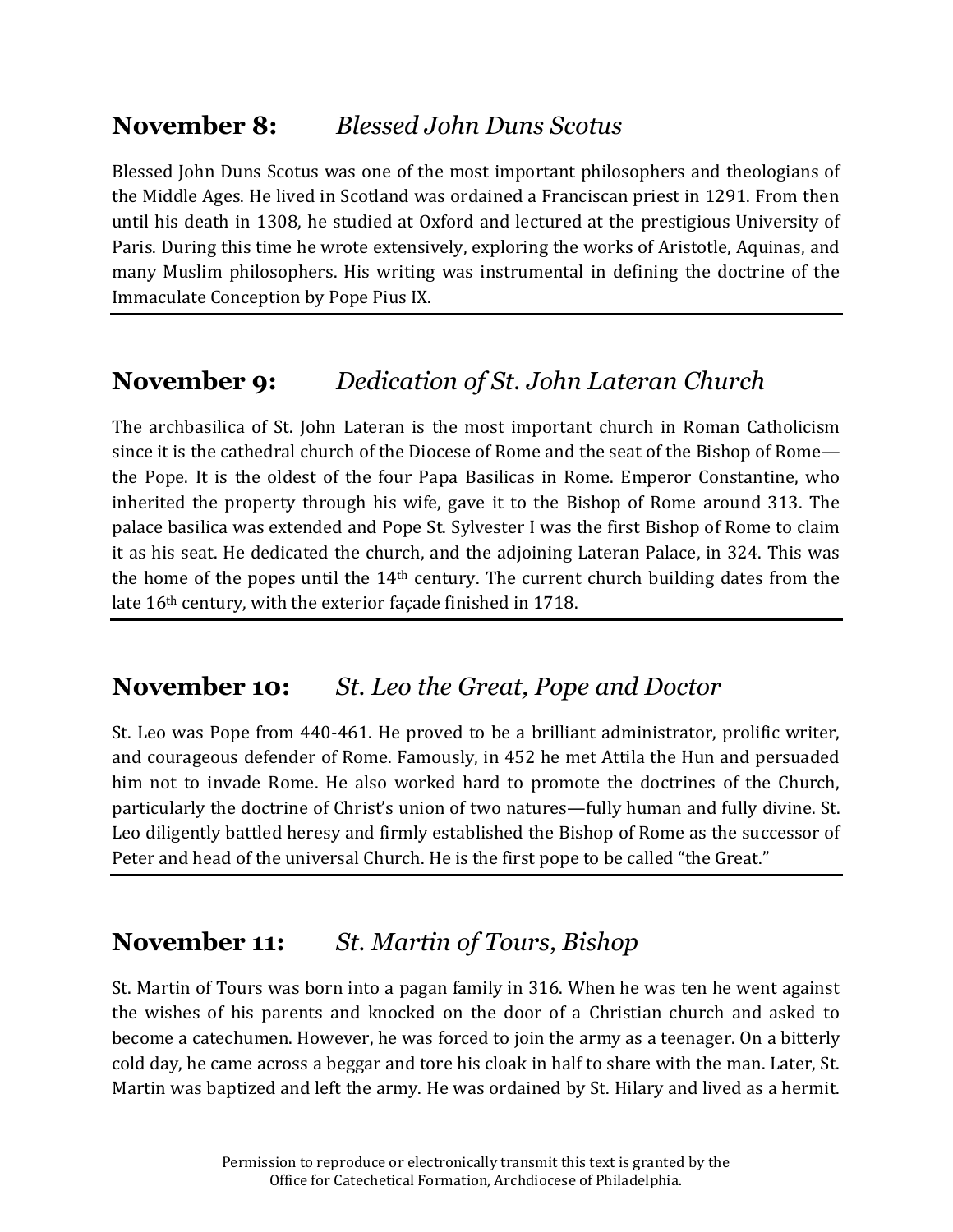In 361, St. Martin established the first monastery in Gaul. In 371, he was compelled by the people of Tours to become bishop. He continued to live a simple and humble life, to preach and evangelize, and to combat heresy. He died in 397.

# **November 12:** *St. Josaphat, Bishop and Martyr*

St. Josaphat was a monk in the Ukrainian Greek Catholic Church, born in Polish-Lithuania in 1580. Around that time, the Orthodox bishops of Kiev decided to bring their community in union with the Roman Catholic Church. St. Josaphat grew up with many Orthodox Christians who were violently opposed to this union. He entered the monastery with the hope of working for greater Christian unity and later became a bishop, but he was met with opposition at every turn. There were several uprisings by the Orthodox Christians, including in 1623 when St. Josaphat was killed. He is held up as a martyr to Christian unity.

# **November 13:** *St. Frances Xavier Cabrini*

Frances was born in Italy in 1850. She was a school teacher in an orphanage in Italy. Frances founded the Missionary Sisters of the Sacred Heart and, with seven other women, cared for poor children in schools and hospitals. Pope Leo XIII asked her to go to New York City to work with Italian immigrants. Although dreadfully afraid of water, she traveled to New York and in the next thirty years continued to travel, founding more than fifty schools, hospitals, and orphanages in England, France, Spain, and North and South America. She was canonized in 1946 and was the first citizen of the United States to be so recognized.

# **November 14:** *St. Nicholas Tavelic and Companions*

Born in 1340 to a wealthy family, St. Nicholas was inspired by the life of St. Francis to give up his wealth and devote his life to the Church. He became a Franciscan and was sent as a missionary to Bosnia. In 1384, he requested to be sent to the Holy Land, where the Franciscans has been given the responsibility of caring for the holy shrines. He studied Arabic and helped care for Christian pilgrims. He also strove to evangelize Muslims. In 1391, Nicholas and three other friars went to a large Mosque in Jerusalem and preached the Gospel to the people gathered there. There were arrested and martyred three days later.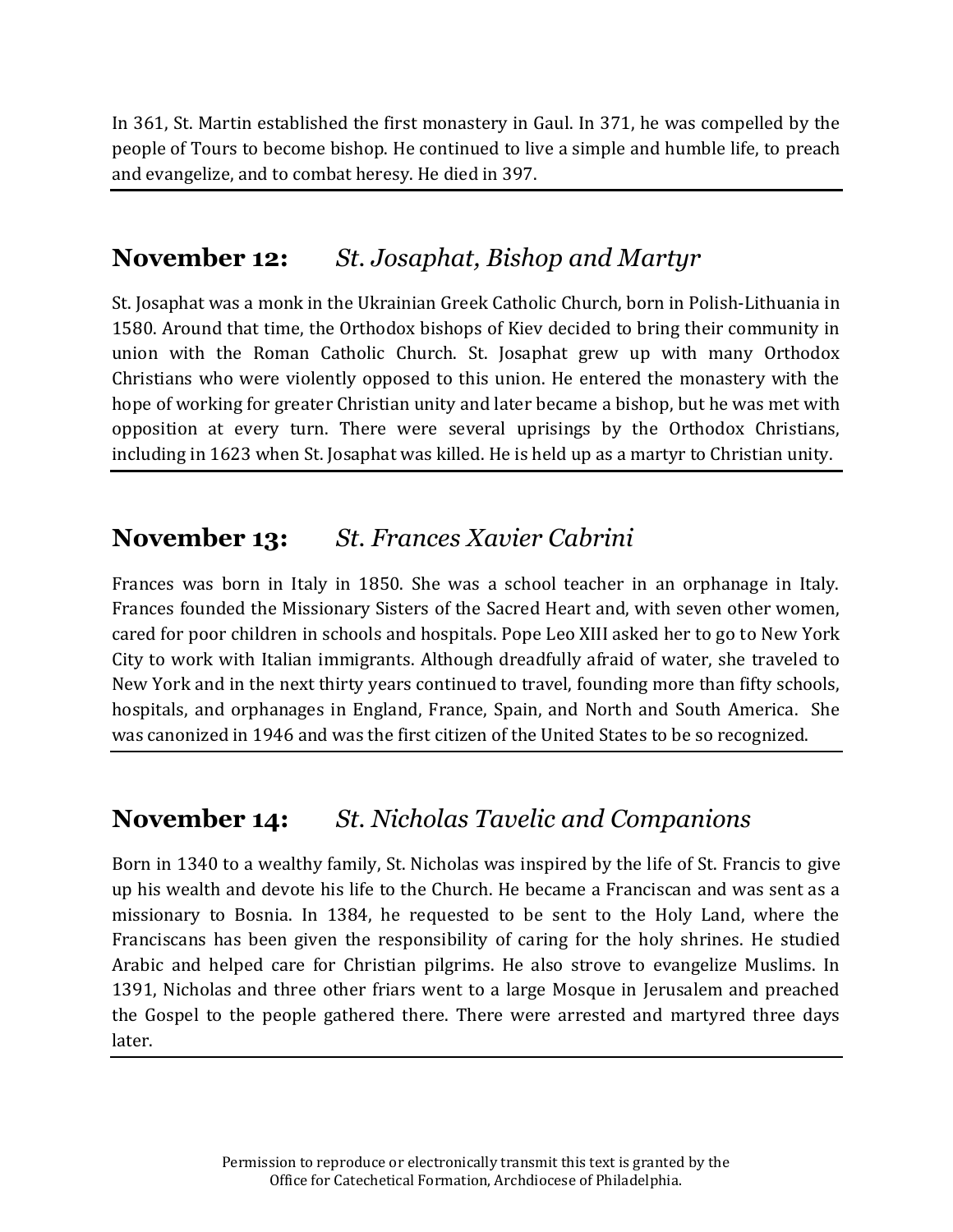# **November 15:** *St. Albert the Great, Doctor*

St. Albert was a German Dominican living during the 13th century. A brilliant philosopher, Albert chose to offer up his intellectual gifts to the Church. He was a master of theology at the University of Paris, where one of his students was St. Thomas Aquinas. St. Albert promoted the writings of ancient philosophers, such as Aristotle. Most especially, he worked to change attitudes towards science, believing that science and religion could and should peacefully coexist. He wrote a large book of general knowledge covering many topics, such as natural science, logic, math, astronomy, and economics. Even during his life, he was known as Albertus Magnus—Albert the Great. He died in 1280 and is the patron saint of scientists and philosophers.

# **November 16:** *St. Margaret of Scotland*

Margaret, a member of the Anglo-Saxon royal family, was born in 1045. She spent her early life in exile with her family in Hungary, but returned to England as a young child. Civil unrest forced her flee again as a teenager. This time she found refuge in Scotland at the court of King Malcolm III. In 1070, Margaret married the king and became Queen Margaret of Scotland and had eight children. She was known for her humble piety and love for the poor, whom she visited and cared for in person. Her love of the Church inspired her husband and children, and many good reforms were made in the Scottish Church. Queen Margaret was deeply loved by her people as a just and holy ruler. She died in 1093. Her son, King David I of Scotland, also became a saint.

# **November 17:** *St. Elizabeth of Hungary*

St. Elizabeth of Hungary, daughter of the King of Hungary, lived an exemplary life of simplicity and pious devotion despite being a wealthy princess. Born in 1207, she married a German count when she was just 14. It was a happy marriage, and the couple had three children. After meeting some Franciscan friars in 1223, Elizabeth was inspired to follow their lifestyle—one of austerity and special care for the poor. She personally distributed bread and alms each day, and founded a hospital for the poor. Her husband died suddenly in 1227, while Elizabeth was pregnant with their third child. After the birth, Elizabeth made a vow of celibacy and became a Third Order Franciscan. She founded another hospital for the poor and worked there until her death at the age of 23 in 1231. Because she gave bread to the poor, she is the patron saint of bakers.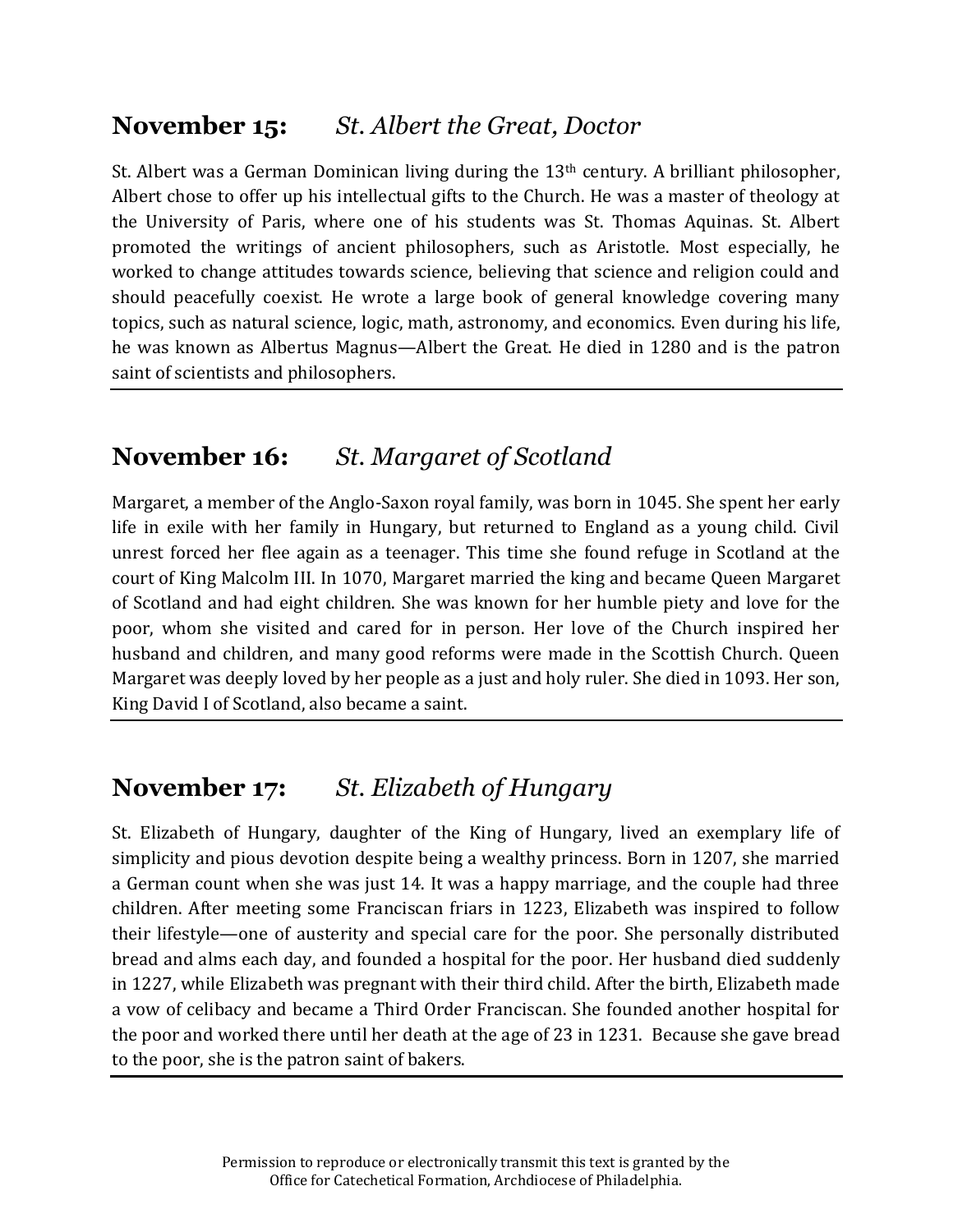# **November 18:** *St. Rose Philippine Duchesne*

Rose Philippine Duchesne, born in France in 1769, set aside her wealthy upbringing to become a Visitation nun in 1788. The outbreak of the French Revolution, which led to violence against priests and nuns, forced the closure of her convent. After the violence died down, St. Rose joined the Society of the Sacred Heart in 1805. In 1818, she was chosen to lead a group of sisters to the Louisiana territory and founded a convent and school in a log cabin in St. Charles, Missouri. Despite the extreme hardships of pioneer life, she created many schools from Louisiana to Colorado. In Kansas, she founded a school for Native American children and evangelized the tribes there. The Native Americans named her "Woman Who Always Prays." She died in Missouri in 1852.

# **November 19:** *Our Lady of Divine Providence*

On November 19, 1969 Pope Paul VI declared Our Lady, Mother of Divine Providence, principal patroness of the island of Puerto Rico, since November 19 was the date that the island was discovered. The image of Our Lady that is so special to the people of Puerto Rico shows the Divine Child sleeping peacefully in the Virgin Mary's arms. However, the name and worship of Our Lady of the Divine Providence originated in Italy in the  $12<sup>th</sup>$  century, then spread to Spain and then to Puerto Rico.

# **November 20:** *St. Bernward of Hildesheim, Bishop*

St. Bernward, Bishop of Hildesheim, lived from 960-1022 in Germany. Born to a noble Saxon family, he studied painting, architecture and metal sculpture along with his theological studies to become a priest. Although he tutored the son of the Saxon emperor and managed his diocese ably and with loving charity, St. Bernward is best known for his artistic metal work and influence on Romanesque architecture. He made chalices, crosses, candlesticks and other religious items from gold and silver. His most famous work is a pair of massive bronze doors detailing scenes from the life of Adam and Eve and the life of Christ, set in St. Mary's Cathedral in Hildesheim.

# **November 21:** *Presentation of Mary*

The Presentation of Mary is a unique feast day. Although the event is not in the Bible, we learn from other sources that Mary's parents, Ann and Joachim, offered Mary to God in the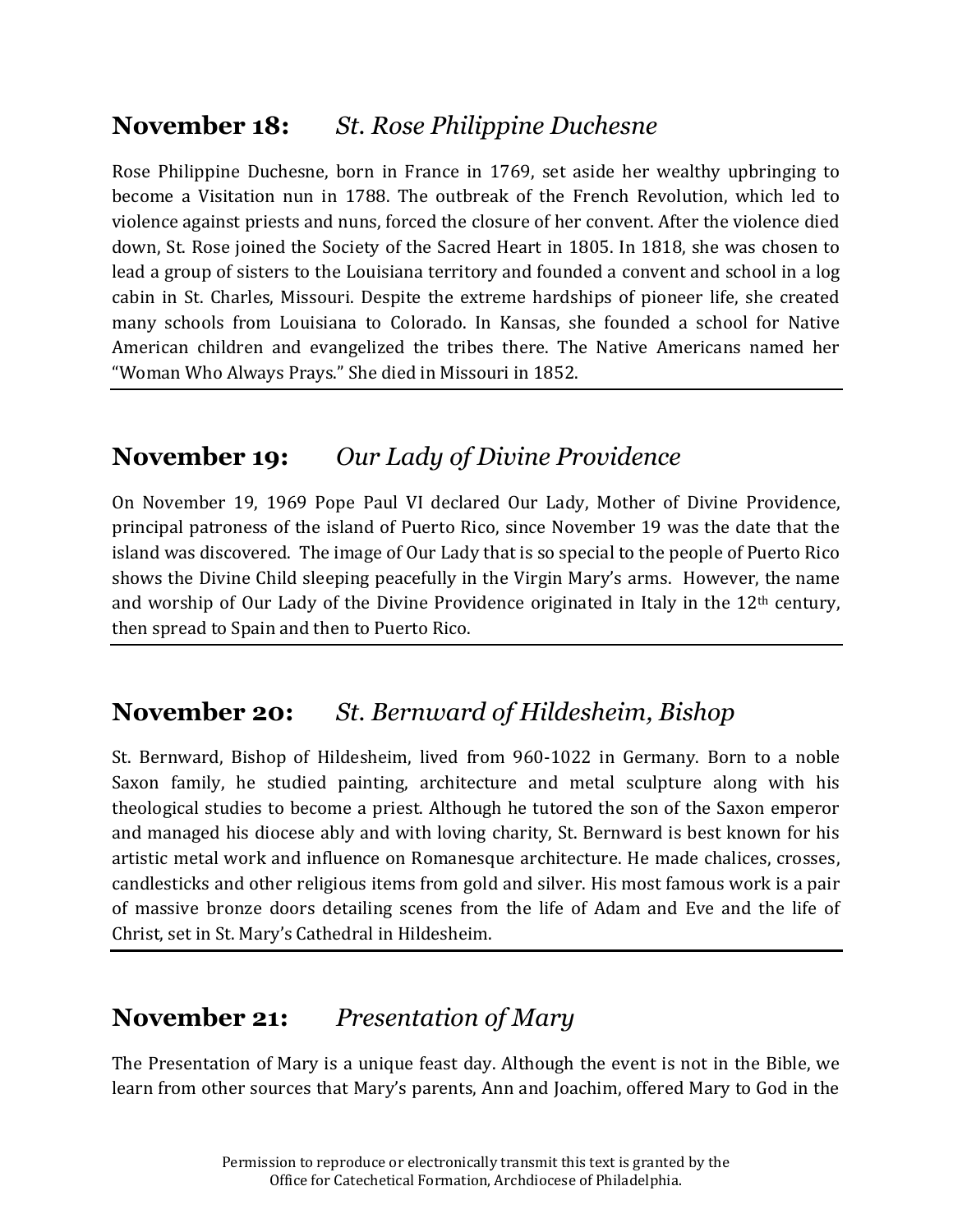Temple when she was only three years old. We celebrate this event because it helps us to understand Mary's unique holiness, which was nurtured from the very beginning of her life.

# **November 22:** *St. Cecilia, Martyr*

St. Cecilia was an early Christian martyr living in Rome, probably in the early part of the 3rd century. She came from a wealthy family and was betrothed to a young Roman named Valerian, whom she converted to Christianity along with his brother. When Valerian and his brother were martyred, Cecilia was arrested and condemned to die. She initially survived the execution, but died three days later after receiving Holy Communion. Legends say she died while singing praises to God, and for this reason St. Cecilia is the patron saint of musicians. A church founded in her house in Rome in the 5th century exists in the same spot today, one of the oldest known sites for an early Christian church in Rome.

# **November 23:** *Bl. Miguel Augustin Pro*

Blessed Miguel Augustin Pro was a Mexican Jesuit priest. He was born in Guadalupe in 1891 and entered the novitiate in 1911. However, political upheaval led to the persecution of Catholics. Miguel fled to the US and then was sent to study in Spain. After his ordination in 1926, he returned to Mexico to begin his ministry in secret. Despite suffering an illness, he was known to be always joyful. A year later, Fr. Pro and two of his brothers were arrested on false charges and imprisoned. Without any trial, Fr. Pro sentenced to death. With his last breath he forgave his killers, blessed them, and shouted "Viva Christo Rey!" (Long live Christ the King!).

# **November 24:** *The Martyrs of Vietnam*

Between 1798 and 1861, many Catholics were killed for their faith in Vietnam. Jesuit and Dominican missionaries from Portugal first came to the area now known as Vietnam in the mid 16th century, but Christianity was forbidden. Later, after a mission school was founded in Paris, many more priests and nuns arrived in Vietnam to baptize and minister to the local people. Christians there were ordered to denounce their faith and trample on crucifixes, and they were killed if they refused. Bishops, priests, nuns and regular believers, European and Vietnamese, died for their faith, including St. Andrew Dung-Lac, St. Vincente Liem de la Paz, St. Joachim Ho, St. Stephen Vinh, St. Thephane Venard, and hundreds of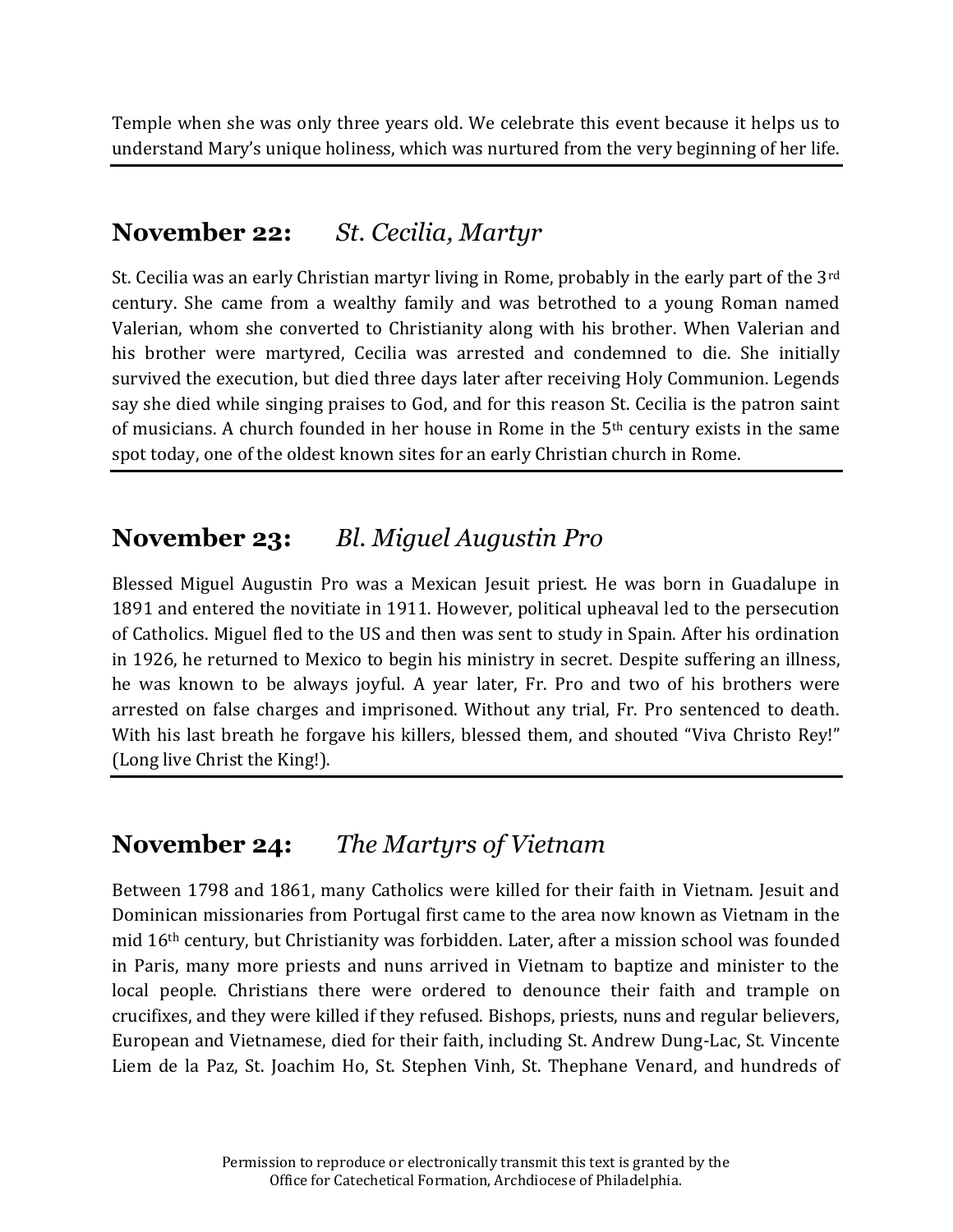others. At this time, tensions remain between the Vietnamese government and faithful Catholics.

# **November 25:** *St. Catherine of Alexandria, Martyr*

Catherine of Alexandria, born in 282, was an early Christian martyr. Daughter of pagan nobility, she was highly educated, beautiful and wealthy. When she was 18, she had a dream in which the Virgin Mary betrothed her to Christ and she converted to Christianity. She tried to convince the Roman Emperor Maxentius to stop persecuting Christians. He arranged for her to debate a large number of pagan philosophers, in hopes that they would appeal to her intellect and convince her to give up the Church. However, Catherine won the debate and converted all of the philosophers. She was imprisoned, but continued converting many people who came to visit her in prison. St. Catherine was martyred in 305.

# **November 26:** *St. Leonard of Port Maurice*

Born to the family of a ship captain in Italy in 1676, St. Leonard became a Franciscan and was ordained in 1703. Health problems forced him to return home to Port Maurice and, after he recovered, he began preaching in the surrounding area. He quickly became known for his preaching abilities. Through the many missions he preached, he worked to spread devotion to the Blessed Sacrament, the Sacred Heart, the Stations of the Cross, and the Immaculate Conception. He died in Rome in 1751.

# **November 27:** *Our Lady of the Miraculous Medal*

The Miraculous Medal came from a vision given to St. Catherine Laboure in 1830. Our Lady appeared to St. Catherine standing on a white globe with rays of light streaming from her fingers with the words "O Mary, conceived without sin, pray for us who have recourse to thee." Beginning in 1832, 20,000 medals bearing this image were distributed around Paris and many miracles began to be reported. Many millions of medals have been distributed since then. These medals are an approved sacramental of the Church.